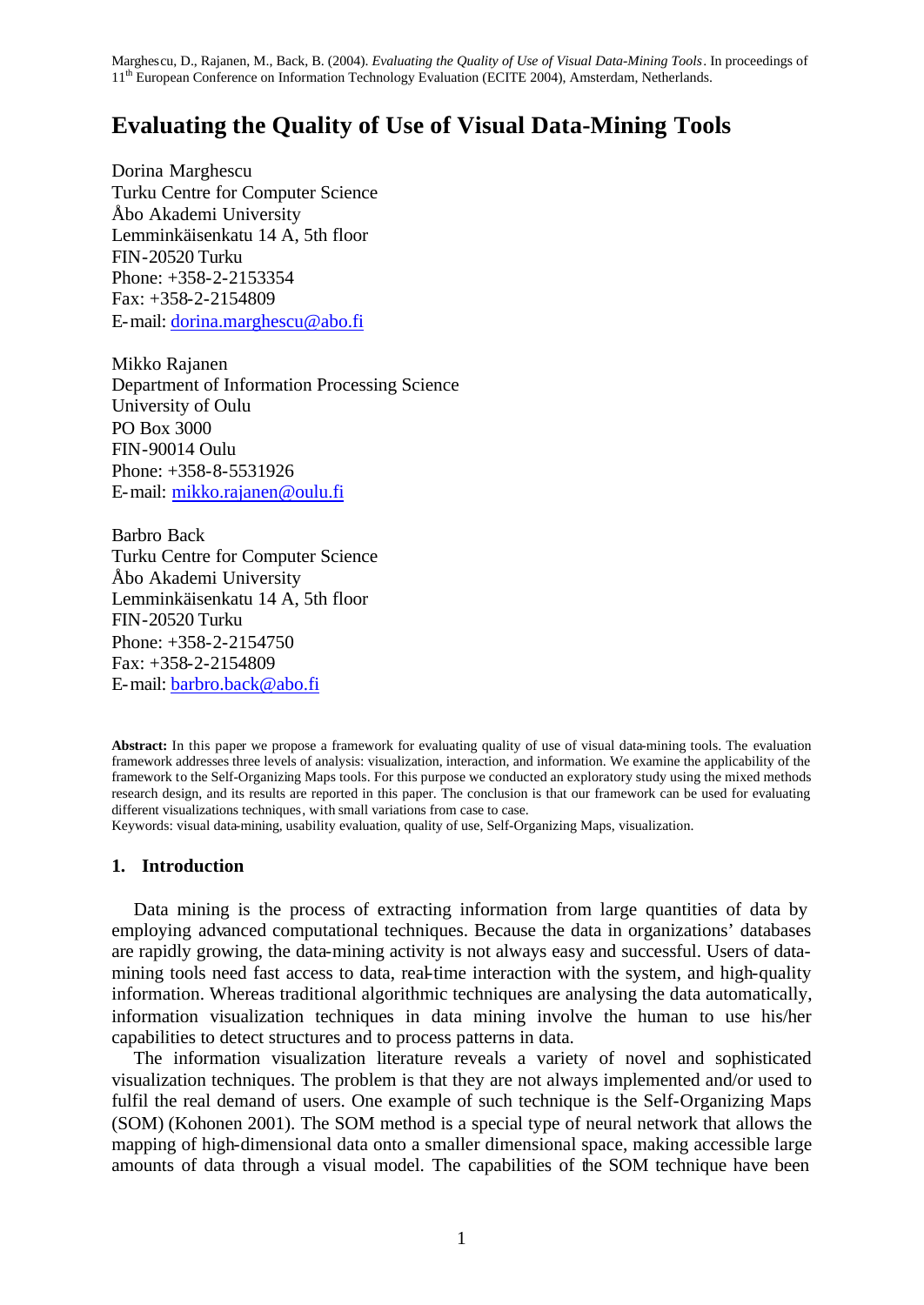extensively explored in different research areas for more than two decades (Kaski et al. 1998, Oja et al. 2003). Although a large body of research explores the applicability of the SOM method to economic and financial data (Kaski and Kohonen 1996, Back et al. 2000), there is no evidence that business-oriented practitioners use this technique in their work.

This lack of evidence has encouraged us to evaluate the quality of use of the SOM tools. Our approach to evaluating the SOM software consists of three steps: developing a framework of evaluation, selecting the appropriate attributes to measure, identifying the problems and limitations of the SOM tools.

The research problem we intend to tackle in this article is to develop a framework for evaluating the visual data-mining tools from the user perspective (step 1), and to apply it to evaluating the SOM tools (steps 2 and 3). The need of a framework rose because we did not find a suitable model in the literature we reviewed, despite the fact that in the visualization literature, many authors emphasized the necessity for systematic empirical evaluation of visualization techniques (Card et al. 1999, Chen and Czerwinski 2000). The framework for evaluating the quality of use of visual data-mining tools that we propose in this study attempts to clarify the following issues:

- How is the quality of use defined?
- What attributes of the visual data-mining system must be assessed?
- How do these attributes relate?
- How could these attributes be assessed?

Based on established theories and empirical studies reported in the literature, we developed the framework for evaluating the quality of use of visual data-mining tools by taking into consideration three levels of analysis: visualization, interaction and information. For each of the three levels, we identified and described the corresponding attributes.

To examine the applicability of the framework, we conducted an exploratory study on the SOM tools use, and we report the results in this article. The purpose of the study was to examine the attitude of the SOM tools' users, and to shed light on the quality of solutions the SOM users reported. In the quantitative part of the study, we employed the survey technique to collect data about users' attitudes and opinions regarding the SOM tools. The research questions in this part of the study were:

- Determine what attitude the users have regarding the SOM technique,
- Determine the significant relationships between the attributes evaluated,
- Determine the consistency of the measurement.

In the qualitative part of the research, we analysed multiple case studies, collected in the form of reports on the solutions provided by the users to the task given. The research questions for the qualitative part of the study were:

- Determine the quality of the solutions reported by users,
- Determine how the quality of the solutions reflects on the users' attitude on SOM use.

The paper is organized as follows. In section 2, we briefly describe a review of the related literature. In section 3, we propose a framework for evaluating the visual data-mining tools from the user perspective. Section 4 describes the methods and procedures applied for evaluating the quality of use of the SOM tools. In section 5 we report the results obtained. Section 6 contains relevant discussion about our proposed evaluation framework and its generalizability. We conclude in Section 7 with final remarks and future work ideas.

# **2. Review of related literature**

This section highlights few methods from the usability evaluation literature. It also looks into related studies regarding evaluation of the visualization tools.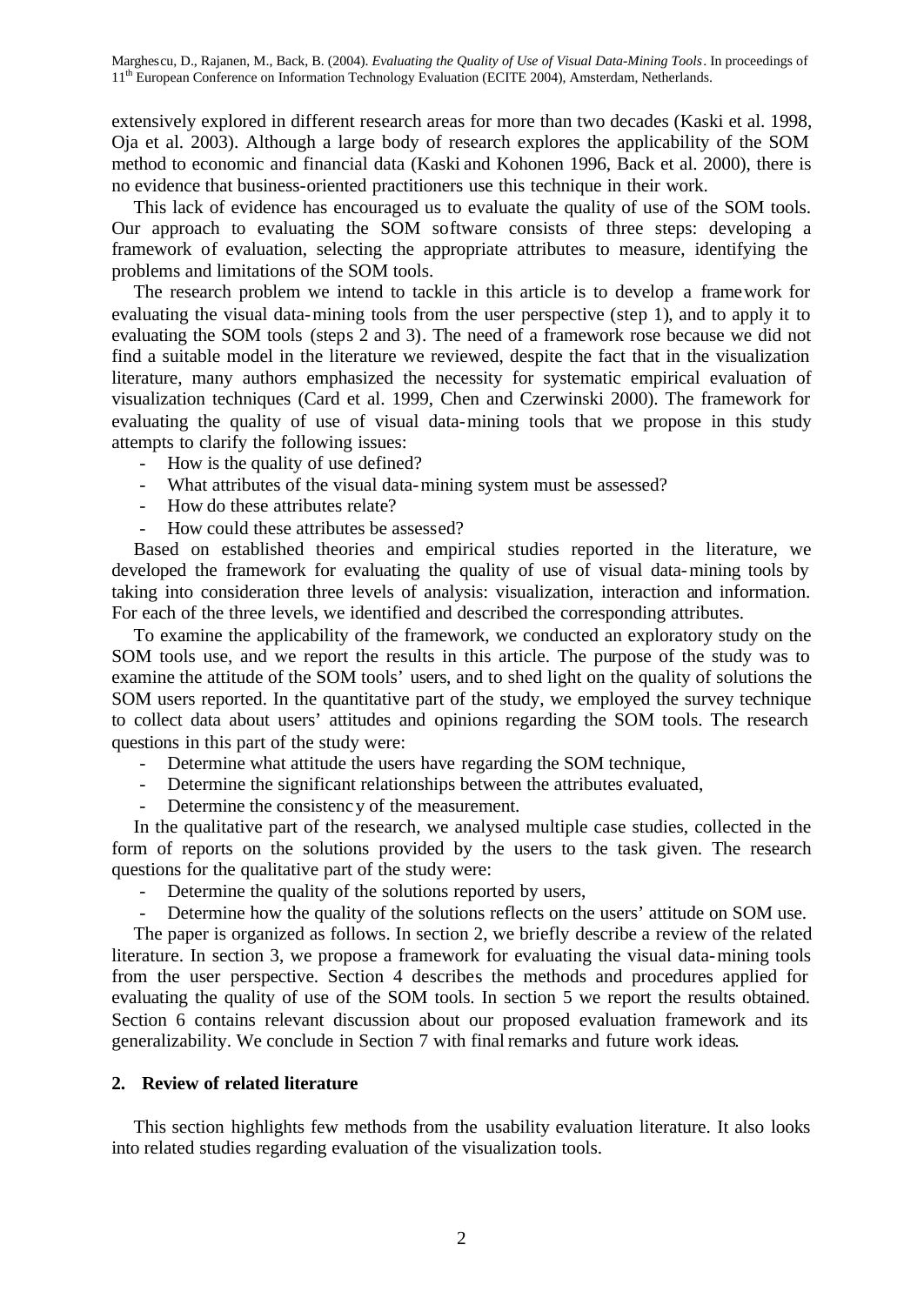### **2.1. Usability evaluation**

Usability is defined in standard ISO/IEC 9126-1 as being the capability of the software product to be *understood*, *learned*, *used* and *attractive* to the user. Bevan (1995) refers to usability with the term *quality of use*. This reflects the extent to which the users can achieve specific goals with *effectiveness*, *efficiency*, and *satisfaction*.

Dix et al. (1998) point out that usability evaluation of the system is conducted in order to ensure that the system behaves in conformity with developers' expectations and users requirements. The evaluation methods are divided into four categories: analytic methods, specialist reports, user reports, and observational reports. The techniques corresponding to user-centric evaluation include experimental methods, observational methods, and surveys.

An example of survey instrument is the End-User Computing Satisfaction (EUCS), developed by Doll and Torkzadeh (1988). It measures the user satisfaction with both information product and ease of use items, using five sub-scales: content, accuracy, ease of use, format, and timeliness.

Another survey instrument is Software Usability Measurement Inventory (SUMI) for assessing user attitudes regarding software tools (Kirakowski 1994).

### **2.2. Evaluation of the visualization techniques**

Tufte (1997) and Bertin (1981) provide us the bases for defining quality with regard to visualization. Card et al. (1999) point out the importance attached to the evaluation of visualization techniques. Moreover, according to Chen and Czerwinski (2000), the proliferation of visualization techniques also highlights the need for principles and methodologies for empirical evaluation of these techniques. However, relatively little research has been done in this area. Morse et al. (2000) propose a method for evaluation based on a visual taxonomy, intended to test the visualization in isolation from the rest of the system. Other studies are conc erned with the effectiveness and utility of the tools (Stasko et al. 2000), or they are targeted to specific types of visualization (Risden et al. 2000, Sutcliffe et al. 2000).

In this paper, we are concerned with evaluating the quality of use of visual data-mining tools in order to assess the user satisfaction. We take into consideration all the relevant aspects of the system: visualization, interaction with the system, and information provided.

### **3. The framework for evaluating the quality of use of visual data-mining tools**

The activities, in which the user is involved during the visual data-mining process, are depicted in Figure 1. To accomplish certain goals and tasks, the user employs the domain knowledge, and the data available in databases. The access to the data is allowed through data-mining systems. In essence, the visualization represents an interface to the data stored in the databases. For simplicity, we describe the way in which the human uses the system as follows. With a certain goal in mind, the user examines the visualization, interacts with it, and finally gets some information. The user satisfaction and, therefore, the success of the data-mining process depend on how good the visualization, the interaction and the information are.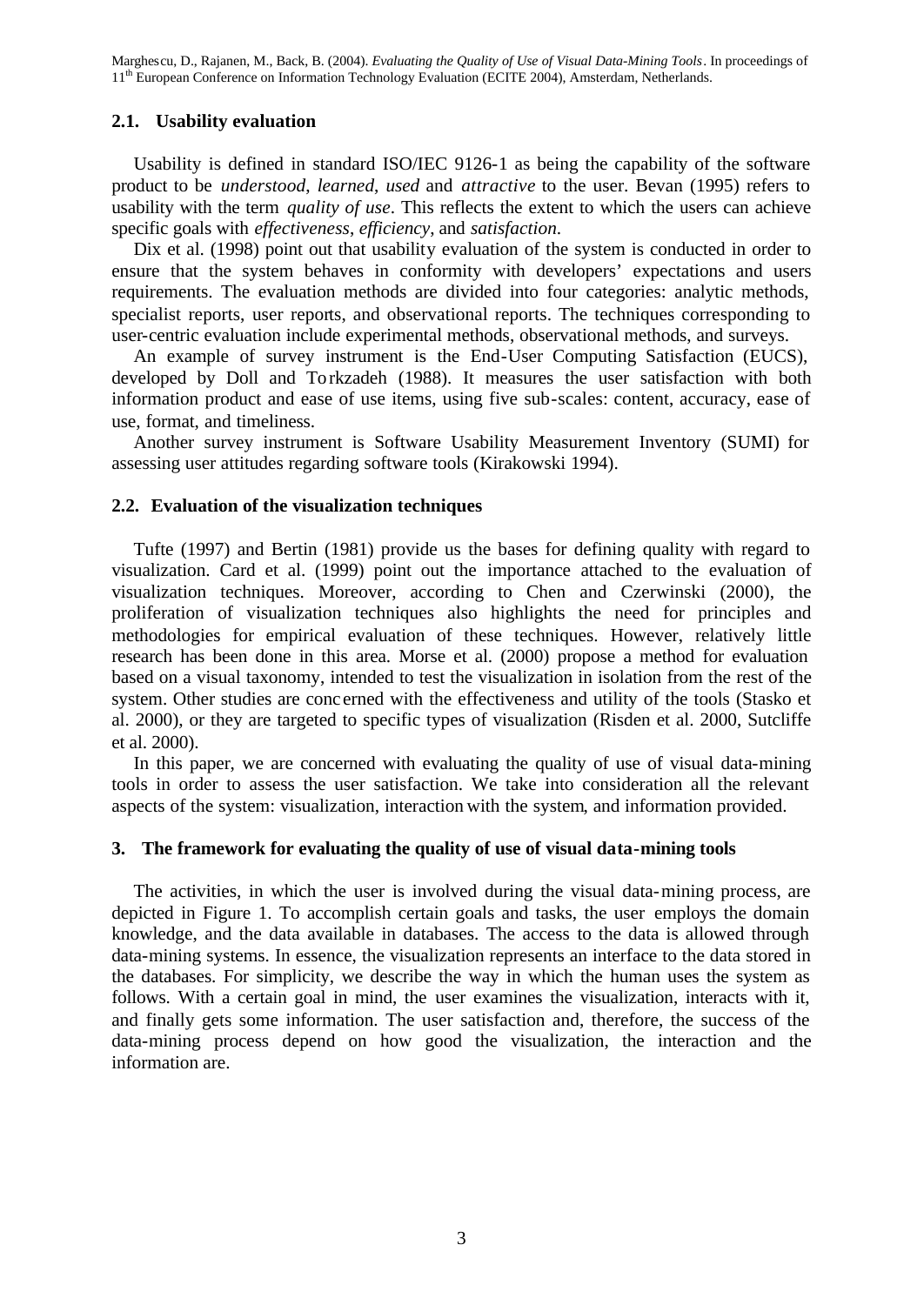

**Figure 1. The relations between visualization, interaction and information in data-mining process**

A *good visualization* properly represents the data of interest. The initial settings should be adequate and practical. The graphical design must convey structures and content of data. The visualization system should allow a variety of exploration tasks such as overview, details of data, and filter, to facilitate to the user the access to the desired information. Finally, the visualization should make the user to think about data, and allow the transfer of the results to other applications.

A *good interaction* with the system is ensured when the system is efficient, accurate, and easy to use and learn.

Regarding the *information*, this must be interesting, new, reliable and accurate.

# **3.1. Definition of terms**

#### *3.1.1. Quality of use*

Quality of use of a visual data-mining tool is defined as being the totality of features and characteristics of the tool that reflect on its ability to satisfy the users' needs. In other words, quality of use reflects the satisfaction of the user with all features of the tool. As stated above, the main and direct features of the system, that influence the user attitude and behaviour, are: visualization of data, user-system interaction, and information obtained.

#### *3.1.2. Quality of visualization*

At this level we are concerned with evaluating the capability of the visualization system to transform the input data and make them accessible to the user. The issues to be evaluated are presented in Figure 2.





*Initial settings* refer to the requirements on input data format, the degree of data abstraction, and the setting of the parameters for visualization.

• *Data display* regards the possibility to visualize the data structure, data variation, data content, and data comparison. Moreover, the description, tabulation and decoration of data are important to evaluate.

- *Exploration tasks* include the five visual tasks identified by Shneiderman (1996), i.e. overview, details of data, filter, details on demand, and relate.
- *Reporting functions* represent those system functions that allow the user to transfer the results outside the application for various purposes. In this part we are concerned with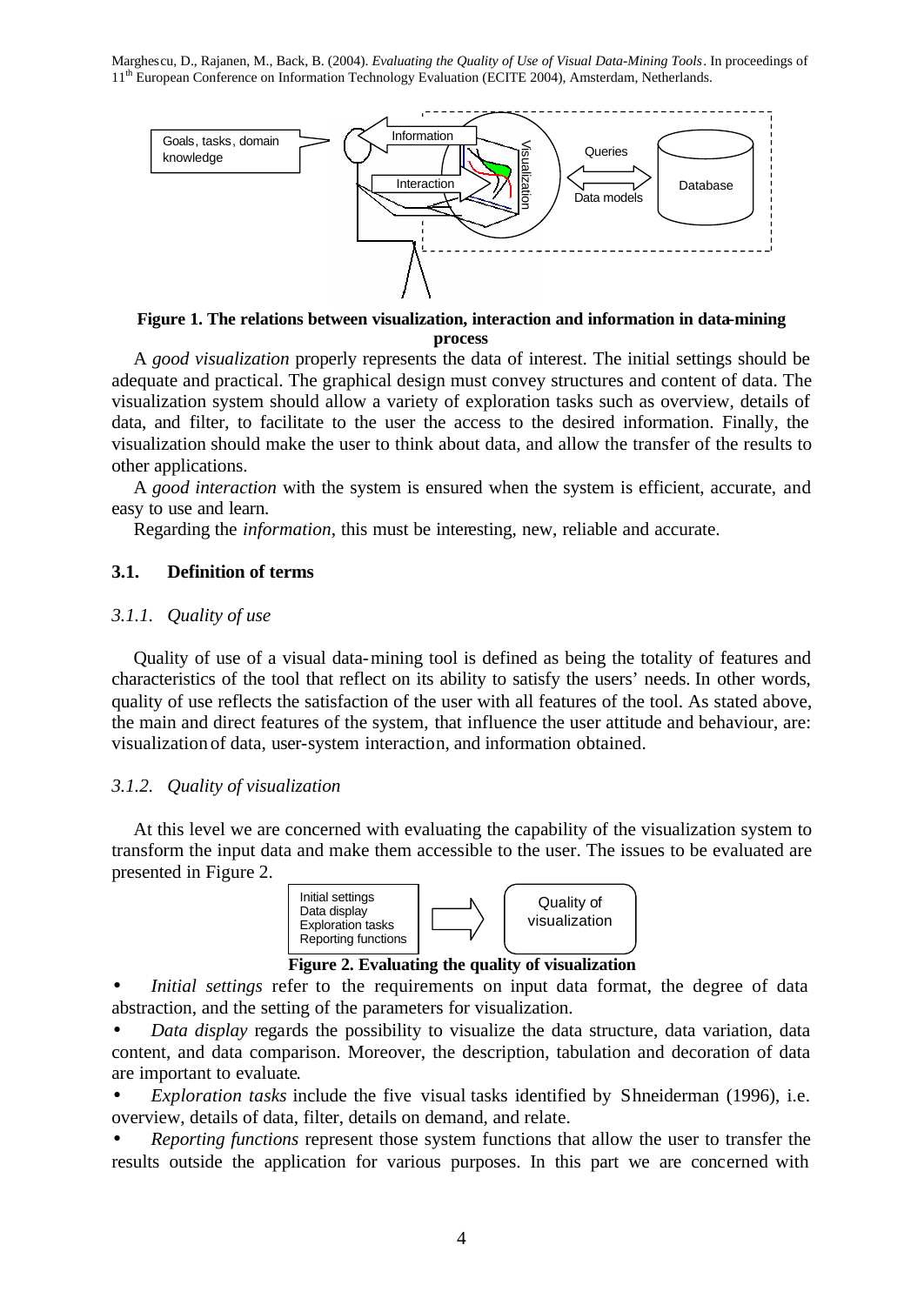evaluating whether the user is satisfied with how s/he benefits from the visualization. We also ask whether the user is encouraged by the visualization to think of the data, rather than of the graphical design and methodology.

# *3.1.3. Quality of interaction*

Assessing the quality of interaction is conducted in order to find out whether the users of the system consider the system easy to use and learn, accurate, effective and efficient. We classify the interaction attributes in five groups (Figure 3).



**Figure 3. Evaluating the quality of interaction**

• *Ease of use* stands for the characteristic of the system to be easy to control by the user and to provide the user with freedom of action (controllability and flexibility).

Learnability affects how easy and fast the users feel that they master the system to perform the desired tasks.

• *Accuracy* (reliability) reflects the frequency and severity of system errors or failures.

*Efficiency* measures the degree to which users feel that the software helps them in their work (to tailor frequent actions, improve working performance, and receive fast response to queries).

• *Supportability* regards the users' access to documentation and support, when needed.

# *3.1.4. Quality of information*

Assessing the quality of information is meant to answer whether the users are satisfied with the output information provided by the system. Figure 4 shows the four attributes of information, which the user might require.



**Figure 4. Evaluating the quality of information**

• *Richness* of information stands for completeness, usefulness, and interestingness. Also it must correspond to users' needs and expectations.

• *Accuracy* of the information regards the degree to which the information is precise, correct, and consistent with users' knowledge.

• *Clarity* of information means that the information is presented in a clear and understandable way, and allows interpretation and inferences.

• *Novelty* of information reflects the characteristic of being new and up-to-date.

# **3.2. Relationships between attributes**

The relationships between the attributes corresponding to the three levels of assessment are described in Figure 5.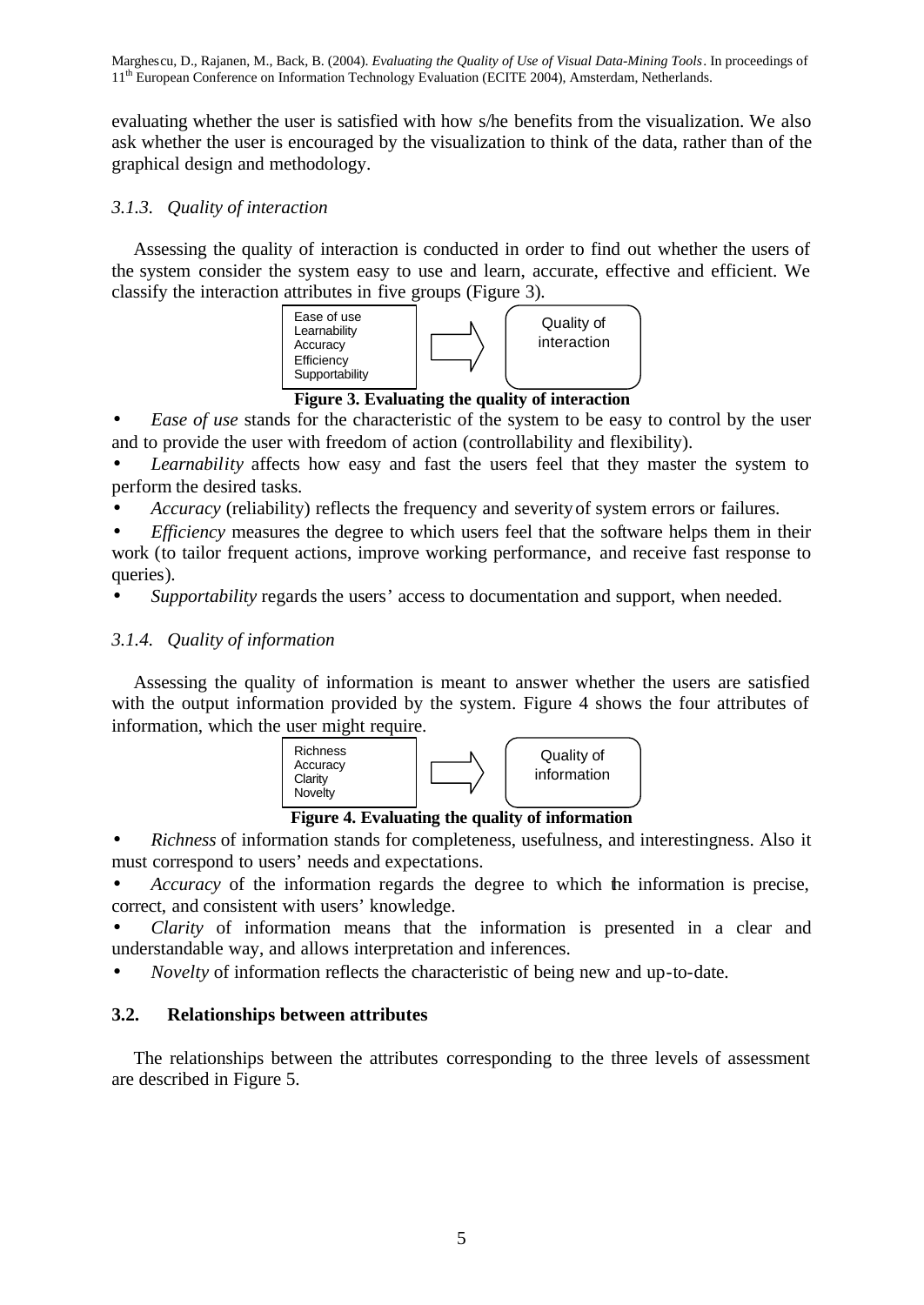

When the user examines the data display, and uses the results, s/he must find the information being rich, accurate, clear, easy to interpret, novel and up-to-date. Moreover, whenever the user interacts with the system, s/he wishes the process to be easy, accurate, and effective.

# **4. Exploratory study: evaluating quality of use of the SOM tools**

We employed the mixed methods research design in order to analyse the quality of the SOM tools, and also to get insight into the quality of the solutions the users found. For the quantitative part of the study, which concerned the quality of use of SOM tools, we used the questionnaire survey technique to collect data. In the qualitative part of the study, we were interested in analysing the participants' solutions to the task they were asked to solve.

# **4.1. Participants**

The participants in our study were 26 students, enrolled for an Information Systems course, in a public university. The research site was the classroom. The demographics of the participants are presented in Table 1.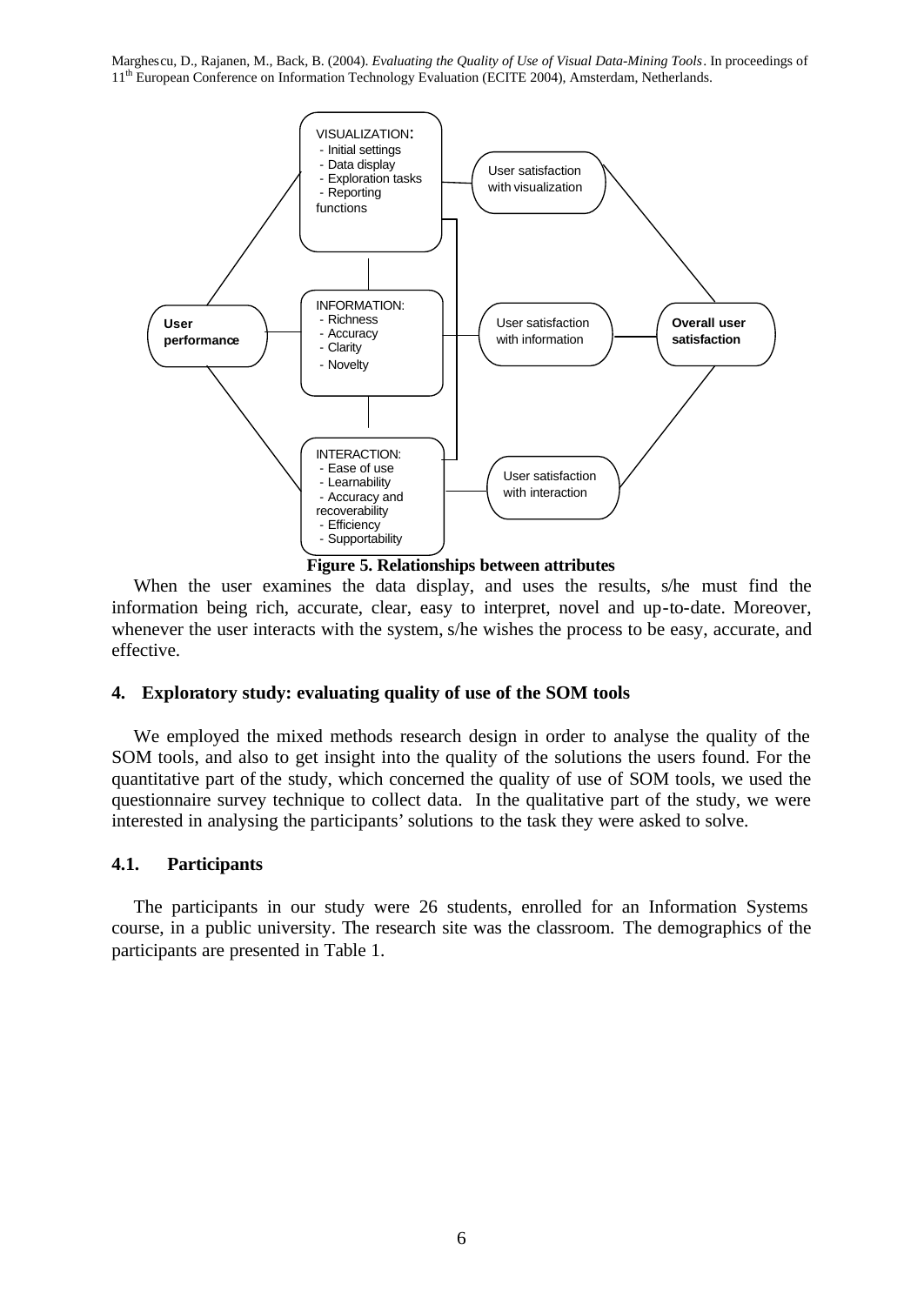| Category            | Values                                | Percentage |
|---------------------|---------------------------------------|------------|
|                     | Information systems                   | 61,54      |
| Major               | <b>Computer Science</b>               | 19,23      |
|                     | <b>Economics and Computer Science</b> | 11,53      |
|                     | Mathematics                           | 3,85       |
|                     | Accounting                            | 3,85       |
| Years at university | $1, 2$ years                          | 26,92      |
|                     | $3, 4$ years                          | 34,62      |
|                     | 5 and over                            | 30,77      |
|                     | Non response                          | 7,69       |
| Programming         | Yes                                   | 80,77      |
| experience          | No                                    | 19,23      |
| Data analysis       | Yes                                   | 26,92      |
| experience          | N <sub>0</sub>                        | 73,08      |

**Table 1. Demographics of the participants in the survey**

#### **4.2. Materials**

In our study, we used three software packages, which implemented the SOM algorithm, all being available online for downloading. These were SOM\_PAK, SOM Toolbox for Matlab, and Nenet (Kohonen 2001).

The data collection process consisted of the following phases: 1. the students were trained to use all three SOM tools, 2. they were asked to solve an assignment and report their findings, 3. after returning the solutions, the students were asked to answer the questionnaire.

The students had the possibility to choose the tools they wanted to work with, out of SOM\_Pak, SOM Toolbox for Matlab, and Nenet. Nenet was definitely preferred by all students, for visualizing the maps, while different students used either SOM\_PAK or SOM Toolbox to train the maps. We used the Binomial, and Chi-square tests (Siegel and Castellan 1988) to check whether there are differences in attitudes between users of the SOM\_PAK and SOM Toolbox, but no significant differences were found.

#### **4.3. The quality attributes**

Based on the framework described in Section 3, we selected the attributes of SOM tools to be evaluated (Figures 6, 7, and 8).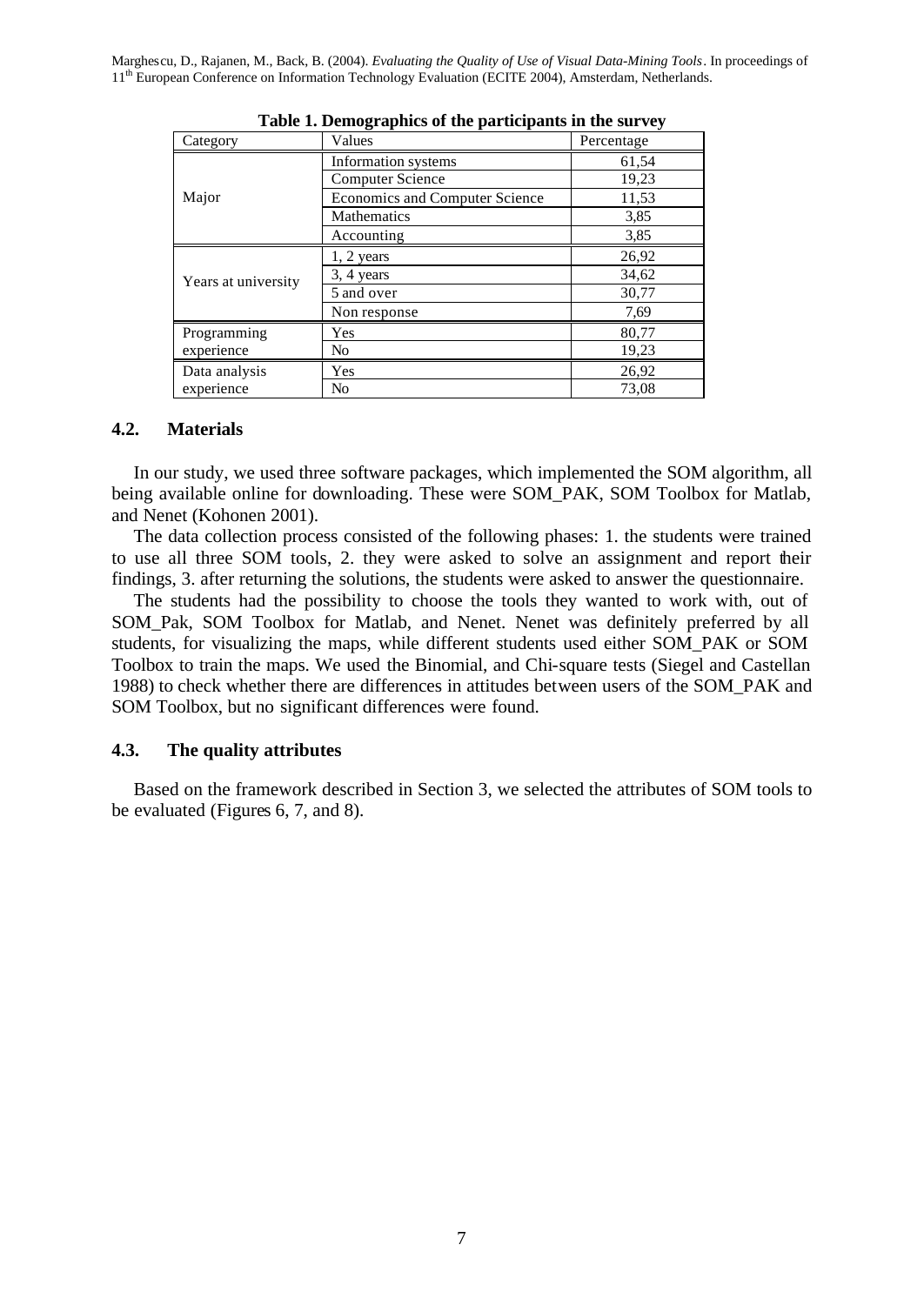

**Figure 8. Attributes of information**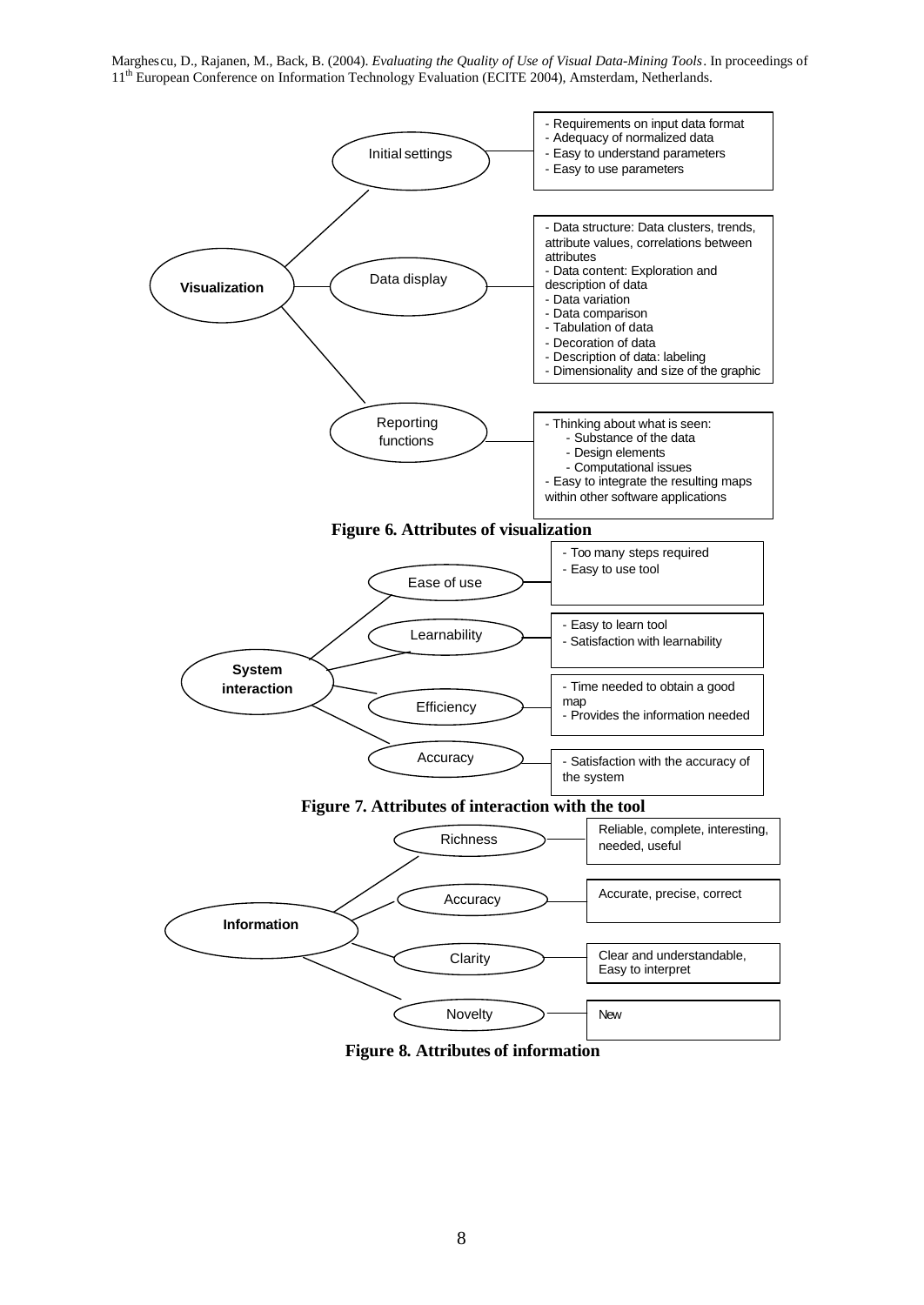### **5. Results**

# **5.1. Quality of use of SOM tools**

Figure 9 depicts the opinions regarding the *quality of visualization*. Among the positive features, we observe the good visualization of data clusters (92% respondents agree), the visualization of the comparable data and data trends.



**Figure 9. Quality of visualization. A – D: Initial settings, E – P: Data display, R – U: Reporting functions**

The initial settings did not reveal major problems. However, the SOM parameters were found easy to understand only by 50% of students. Regarding the data display features, relatively low scores are noticed for tabulation of data, decoration of data, visualization of the correlations between attributes, and visualization of the attributes values. At the reporting functions category, we observe that more than 75% of participants found easy to use the results within other applications, and the attention of the users was focused on the substance of data for more than 65% of participants.

We asked a number of questions about the degree to which different design elements helped in interpreting the visualization (map). The answers are presented in Table 2.

|                               | $\tilde{\phantom{a}}$ |    |                  |          |        |      |
|-------------------------------|-----------------------|----|------------------|----------|--------|------|
|                               | Helpful               |    |                  | Adequate |        |      |
| (% )                          | Agree                 |    | Neutral Disagree | Good     | Medium | Poor |
| Colors                        | 92                    | 8  |                  | 88       | 12     |      |
| Scales (color<br>bars)        | 85                    | 15 | $\theta$         | 85       | 15     |      |
| Grids,<br>neurons,<br>borders | 81                    | 19 | $\theta$         | 57.5     | 31     | 11.5 |
| Attribute<br>values           | 69                    | 19 | 8                | 54       | 31     | 15   |
| Data labels                   | 77                    | 15 | 8                | 61.6     | 19     | 19.4 |

**Table 2. Assessment of the SOM's graphic elements**

Figure 10 presents the opinions and attitudes regarding the *quality of interaction*. Among the positive interaction features are the ease of use, and ease of learning. Also, most of the users (82.60%) agreed that the system provided the information needed. The weak points perceived by the students are system flexibility (54% respondents agreed that there are too many steps required to get a good map), and efficiency (only 27% respondents were satisfied with the time needed to get a good map).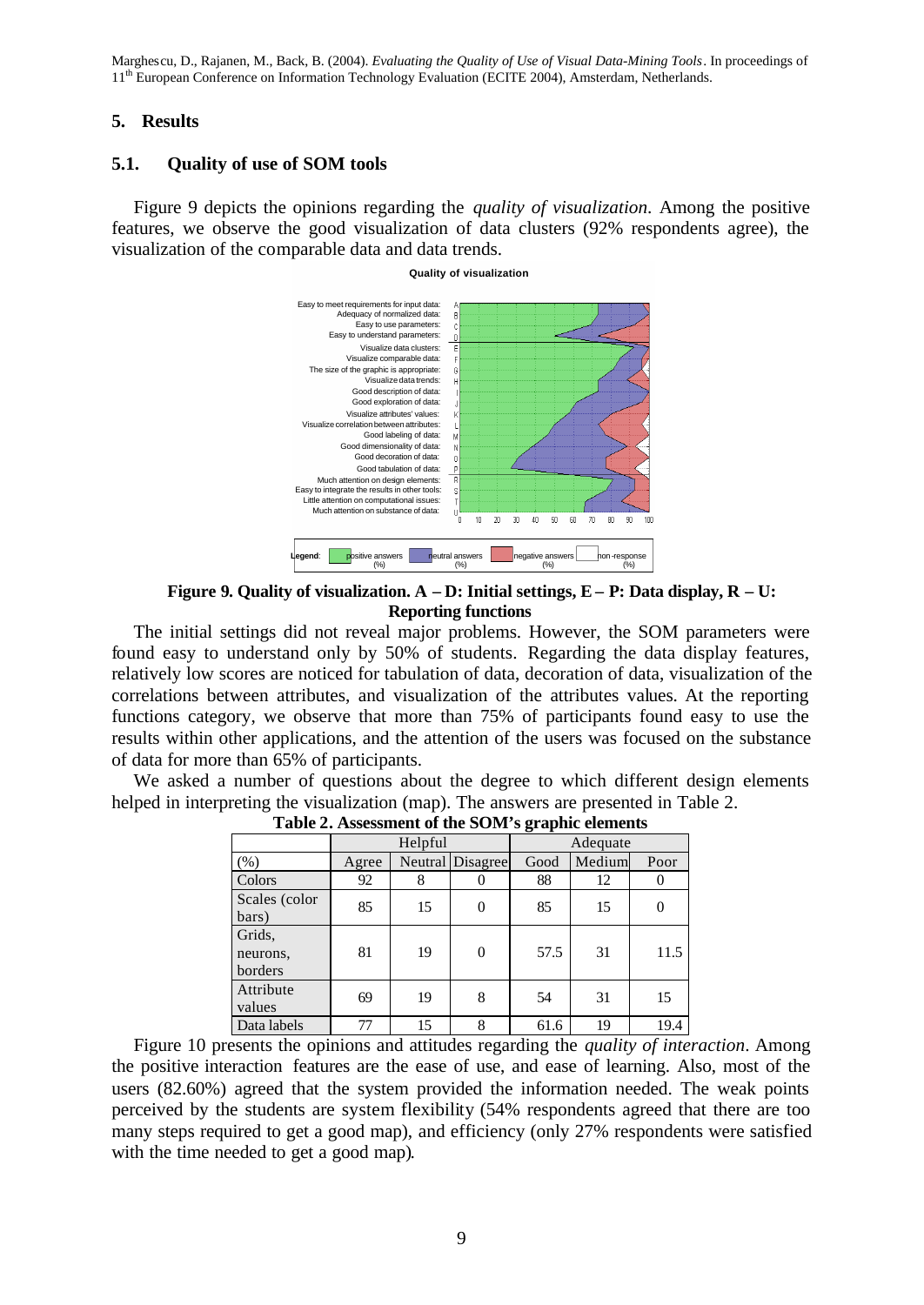



#### **Figure 10. Quality of interaction**

Figure 11 shows that the *information* obtained is helpful and useful in data analysis. It is also interesting, easy to understand, and complete for most of the students. However, these are not very satisfied with the correctness of the information and even less with its preciseness. Users still find the SOM content reliable, and overall the satisfaction with the content is high.



**Figure 11. Quality of information**

# **5.2. User performance**

Participants in the experiment were asked to solve a complex task with SOM tools, namely to train the SOM until they obtain a map and with its help to answer five questions. For evaluating the user performance we analysed the students' reports describing the solutions found.

Figure 12 shows that the most difficult for students was to obtain an appropriate map on which to identify correct clusters. The first three questions, concerning the number of clusters and their definitions, received the most varied answers and these were not very well argued. Students themselves were aware that their map might not be the correct one, and noticed that an inappropriate map could lead to misinterpretations and mistakes in the decision making process. The last two questions are obviously much better answered.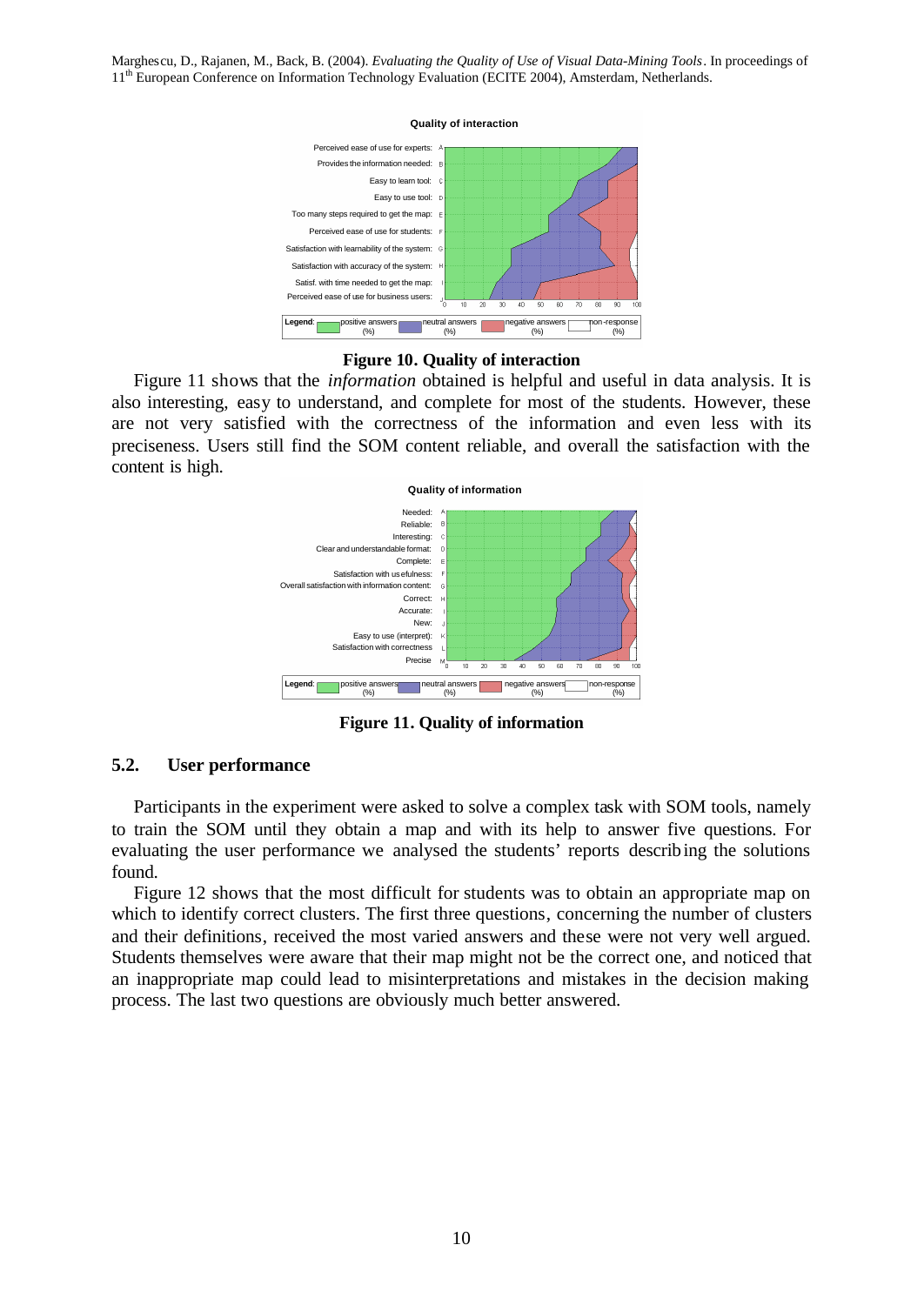

**Figure 12. Quality of solutions reported by participants**

Among the explanations the users gave to their imperfect solutions were the inexperience of working with SOM tools, the unfamiliarity with financial ratios, and the highly subjective criteria to separate the clusters (for some managers some ratios are more important in a certain time, etc.). Overall, the participants found it very interesting and useful to work with the SOM technique. It must be noticed that even 92% of the students were satisfied with the visualization of the data clusters, only 62% of the students gave acceptable and good solutions for that task (question Q1).

# **5.3. SOM tools limitations**

Table 3 shows the main limitations of the SOM tools pointed out by our study. For each identified problem we propose possible solutions and suggestions to improve the software that implements SOM, in addition to those stated by Kohonen (2001).

| Problem                                                 | Suggestion for improvement                      |  |  |
|---------------------------------------------------------|-------------------------------------------------|--|--|
| Level 1: quality of visualization                       | - Automation of parameters selection            |  |  |
| Not very easy to understand input parameters            | according to the input data characteristics and |  |  |
| Poor tabulation of data                                 | the desired results.                            |  |  |
| Poor decoration of data                                 | - Enhance the "Details on demand" feature       |  |  |
| Medium data labelling                                   | to display properly the input data and their    |  |  |
|                                                         | statistics in tabular reports.                  |  |  |
| Level 2: quality of interaction                         | - Provide automatic delineation of the          |  |  |
| Low perceived ease of use for business users            | clusters.                                       |  |  |
| Medium satisfaction with the time needed to get a good  | - Due to the fact that SOM reduces the          |  |  |
| map (visualization), too many steps required            | dimensions of the input space, the loss of      |  |  |
| Medium satisfaction with the accuracy of the system     | accuracy is inevitable, but new learning        |  |  |
| Medium satisfaction with the learnability of the system | algorithms could be tested for implementation.  |  |  |
| Level 3: quality of information                         | - Add explanations to the information           |  |  |
| Not very precise                                        | displayed when these are requested.             |  |  |
| Not high satisfaction with correctness                  |                                                 |  |  |
| Not very easy to use (interpret)                        |                                                 |  |  |
| Not very accurate                                       |                                                 |  |  |

**Table 3. Problems found and suggestions for improvement**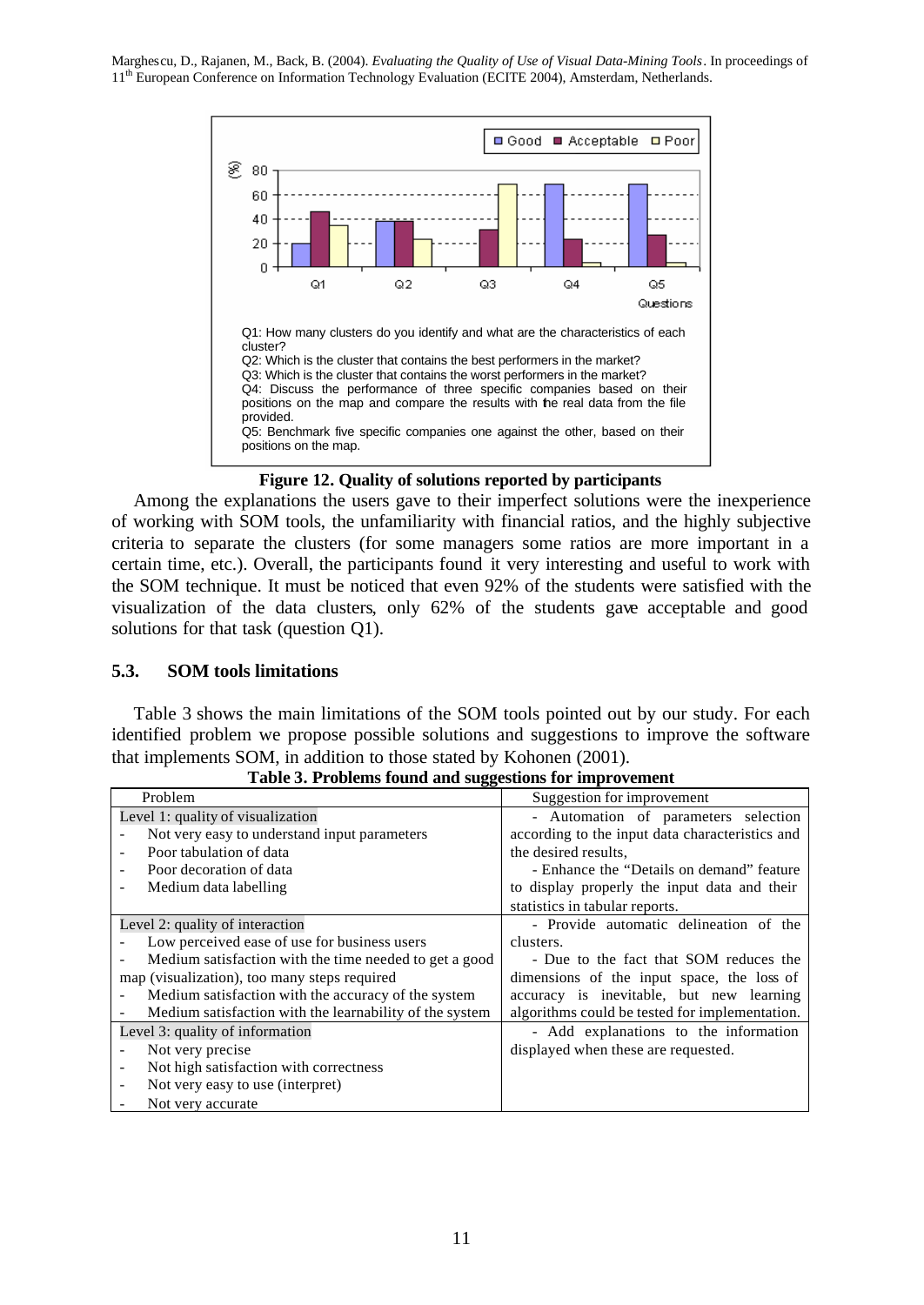# **6. Discussion**

# **6.1. Consistency of the measurements**

In order to examine the reliability of the scales that we used in assessment, we have computed the Cronbach's alpha coefficient. A rule of thumb states that the internal consistency of the scales is acceptable when alpha is greater than 0.7. Table 4 presents the Cronbach's alpha values for our data. At the Visualization level, there are lower values of alpha for Initial settings construct and Reporting functions. This is due to the fact that the questions in this section of the questionnaire were focused on distinct issues, so that no significant similarities in answering were found. Also, the six satisfaction questions that we used were not highly related and the corresponding Cronbach's alpha is relatively low. These low values are justified by the small number of items used, because the value of alpha increases directly with the number of items of the construct and also with the correlation between the items.

| Level                         | alpha                            | Notice                                                          | alpha  |  |
|-------------------------------|----------------------------------|-----------------------------------------------------------------|--------|--|
| <b>Visualization quality</b>  | 0.7724                           | when graphical aspects are included:                            | 0.8704 |  |
| Initial settings              | 0.3971                           |                                                                 |        |  |
| Data display                  | 0.7273                           | when graphical aspects are included:                            | 0.8704 |  |
| Reporting functions           | 0.5659                           |                                                                 |        |  |
|                               |                                  |                                                                 |        |  |
| <b>Interaction quality</b>    | 0.6739                           | including visualization items:                                  | 0.7046 |  |
| Ease of use and               |                                  |                                                                 |        |  |
| learning                      | 0.6143                           | including visualization items:                                  | 0.6774 |  |
| Accuracy                      |                                  | not computed, only one item used                                |        |  |
| Efficiency                    |                                  | not computed, only one item used                                |        |  |
|                               |                                  |                                                                 |        |  |
| <b>Information quality</b>    | 0.7467                           | including visualization items:                                  | 0.8748 |  |
| Richness                      | 0.5443                           | including visualization items:                                  | 0.7732 |  |
| Accuracy                      | 0.6075                           |                                                                 |        |  |
| Clarity                       | 0.6110                           |                                                                 |        |  |
| Novelty                       | not computed, only one item used |                                                                 |        |  |
|                               |                                  |                                                                 |        |  |
| <b>Satisfaction questions</b> | 0.6291                           |                                                                 |        |  |
|                               |                                  |                                                                 |        |  |
|                               |                                  | using the three-point scale, derived from the original five-    |        |  |
| All quality questions         | 0.8872                           | point scale                                                     |        |  |
|                               |                                  |                                                                 |        |  |
| <b>User Performance</b>       | 0.7044                           | for the scores we assigned to the solutions offered by students |        |  |
|                               |                                  |                                                                 |        |  |
| Overall                       | 0.8845                           | user performance and quality questions                          |        |  |

**Table 4. The Cronbach's alpha computed for each level of assessment**

# **6.2. Interdependencies between attributes**

For exploring the interdependencies between variables, we performed an exploratory factor analysis, based on the extraction of the principal components (PC). Applying this technique to the data revealed us that only a selected number of variables were to be retained as significant. Table 5 presents the variables that show a high contribution in the variance of the data corresponding to each level of assessment.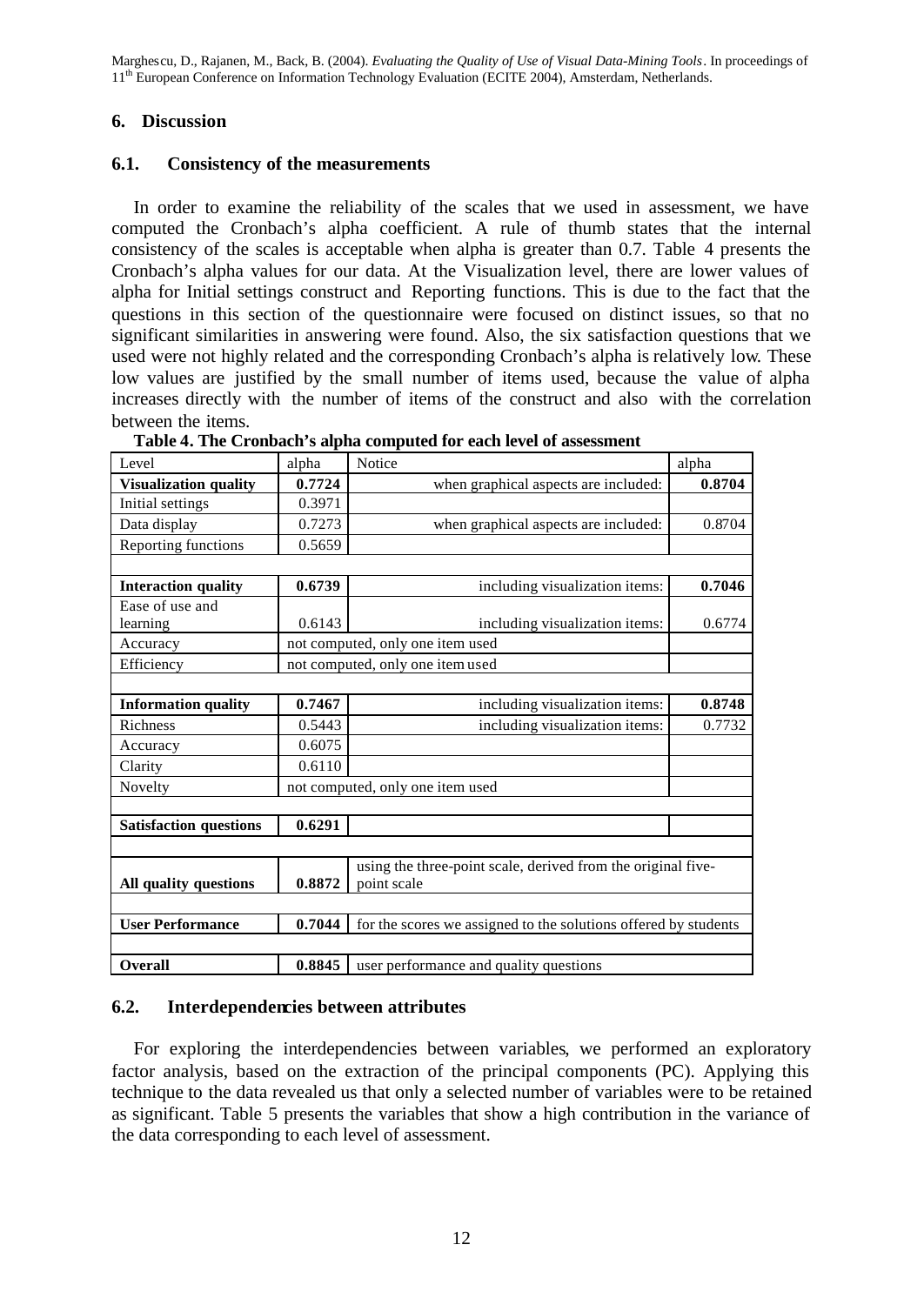| Level         | PC                      | Cumulative          | Most significant variable in the rotated             | Weight<br>in |
|---------------|-------------------------|---------------------|------------------------------------------------------|--------------|
|               |                         | variance of rotated | component                                            | rotated      |
|               |                         | components (%)      |                                                      | component    |
|               | 1                       | 13.217              | Data labels adequacy                                 | 0.897        |
| Visualization | $\overline{c}$          | 24.957              | Colours helpfulness                                  | 0.853        |
|               | $\overline{3}$          | 33.475              | Tabulation of data,                                  | 0.817        |
|               |                         |                     | Dimensionality of data                               | 0.820        |
|               | $\overline{4}$          | 41.707              | Description of data                                  | 0.873        |
|               | 5                       | 49.613              | User performance items (Q2), but also Q5             | 0.695        |
|               | 6                       | 57.266              | Adequacy of normalized data                          | 0.854        |
|               | $\overline{7}$          | 63.524              | User performance $(Q4)$                              | 0.759        |
|               | 8                       | 69.171              | Easy to understand parameters                        | 0.823        |
|               | 9                       | 74.408              | Attention on data representation,                    | 0.661        |
|               |                         |                     | Data attributes representation                       | $-0.817$     |
|               | 10                      | 79.504              | Data clusters visualization                          | 0.816        |
|               | 11                      | 84.546              | Requirements on data format                          | 0.813        |
|               | 1                       | 18.868              | User performance $(Q5)$                              | 0.861        |
|               | $\overline{c}$          | 33.782              | Easy to use tool                                     | 0.920        |
| Interaction   | 3                       | 47.353              | Easy to use for students                             | 0.835        |
|               | $\overline{\mathbf{4}}$ | 59.111              | Satisfaction with accuracy                           | 0.841        |
|               | 5                       | 70.469              | Efficiency                                           | 0.872        |
|               | 1                       | 16.978              | Easy to interpret                                    | 0.809        |
|               | $\overline{\mathbf{c}}$ |                     | 28.988<br>User performance (Q5), but also Q1, Q2, Q4 |              |
| Information   | $\overline{3}$          | 40.547              | Completeness                                         | 0.884        |
|               | 4                       | 51.626              | Usefulness                                           | 0.815        |
|               | 5                       | 61.411              | Correctness                                          | 0.751        |
|               | 6                       | 70.670              | Novelty                                              | 0.906        |
|               | 7                       | 79.109              | User performance $(Q3)$                              | 0.801        |

**Table 5. The most contributing variables in evaluation**

We also explored the correlations between the variables derived from the factor analysis. For example, it resulted that the user performance is interdependent with the ease of use of the tool (correlation coefficient =  $0.42$ ), preciseness (0.44), clarity (0.401), visualization of the data attributes correlations (0.488), visualization of the data variations (0.488), adequacy of the data labels (0.423). Other notable correlations are: attention on data representation is correlated highly with tabulation of data and adequacy of data labels.

The evaluation framework we presented can be generalized by using the approach for generalizing from theory to description. According to Lee and Baskerville (2003) this type of generality involves generalizing from theoretical statements to empirical (descriptive) statements. The framework can be applied with small variations from the present format in different settings, and with different visualization techniques or visual data-mining tools.

Regarding the method for assessment, we recommend the user-centric approaches. The user-centric approaches to qualitative evaluation employ a representative number of people out of the actual or potential users of the software tool. One method for collecting the data from these people is the survey. The survey technique is appropriate for our problem because it is designed to assess the relative frequency, distribution, and interrelations of naturally occurring phenomena in the population under study.

# **7. Conclusions**

We developed a framework for evaluating visual data-mining tools, and we examined the satisfaction of the users with SOM tools. The framework consists of three levels of evaluation: visualization, interaction, and information. These levels are not completely separated, but interdependent.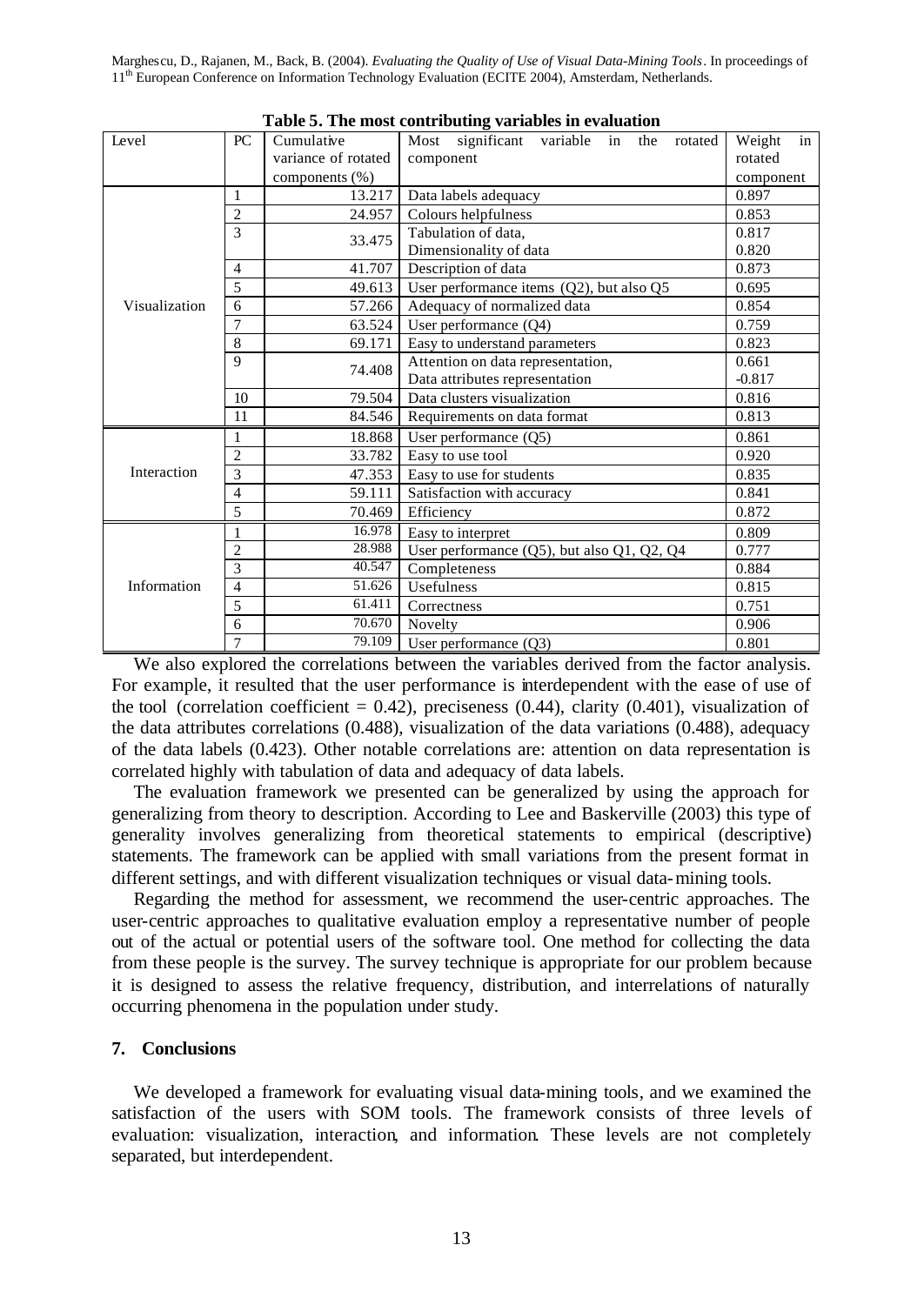To examine the applicability of the framework, we conducted an exploratory study for evaluating the quality of use of the SOM tools. Quality of use was defined as being the satisfaction with all the features of the SOM software, namely visualization of data, interaction with the system, and information obtained. The results showed that the users were satisfied working with SOM tools. Most of the visual features were considered helpful and adequate. People were helped by the SOM technique to understand and analyze relatively large amount of data and to obtain interesting and new information. Regarding the interaction with the tools, participants in the study found the tools easy to use and learn. Nevertheless, the SOM tools appear to have also weak points. These are identified in terms of "too long time needed to obtain a good map", relatively low accuracy, preciseness, and correctness of the information, difficulty in interpreting the results. All these shortcomings, especially the lack of efficiency and preciseness might be explanations of why business users do not use frequently the SOM tools in financial data analysis.

The significance of the study is twofold. Firstly, we provided a comprehensive framework for assessing the visual data-mining tools from the user perspective. Secondly, the study offers insights into the use of the SOM tools, from data collected through a survey questionnaire and multiple case studies. These insights into how people effectively use and think about the SOM tools can help developers of complex commercial applications in visual data mining to gather new and interesting information about the tool, its users and their needs.

A limitation of the study is that the sample used in the exploratory study does not represent the target population (business users), but students. This drawback might be compensated by the fact that the students worked on a real life problem and real data. Moreover, the sample size is relatively small.

For future we aim to test thoroughly the applicability of the evaluation framework, by examining other tools. Moreover, the causal relationships that the framework reveals remained unexplored and we intend to conduct formal experiments in order to explore them fully.

### **8. References**

Back, B., Öström, K., Sere, K., and Vanharanta, H. (2000) "Analyzing Company Performance Using Internet Data", *Proceedings of the 11th Meeting of the Euro Working Group on DSS*, Ed. by Zaraté, Toulouse, France, pp52-56

Bertin, J. (1981) *Graphics and Graphic Information Processing*, Walter de Gruyter, New York.

Bevan, N. (1995) "Measuring usability as quality of use", *Software Quality Journal*, Vol. 4, No. 2, pp115-130.

Card, S., Mackinlay, J., and Shneiderman, B. (1999) *Readings in Information Visualization: Using Vision to Think*. Morgan Kaufmann, San Francisco.

Chen, C., and Czerwinski, M. (2000) "Empirical evaluation of Information Visualizations: an introduction", *International Journal of Human-Computer Studies*, Vol. 53, pp631-635.

Dix, A., Finlay, J., Abowd, G., and Beale, R. (1998) *Human-Computer Interaction*, Second Edition, Prentice Hall.

Doll, W.J. and Torkzadeh, G. (1988) "The measurement of end-user computing satisfaction", *MIS Quarterly*, Vol. 12, Issue 2, pp259-274.